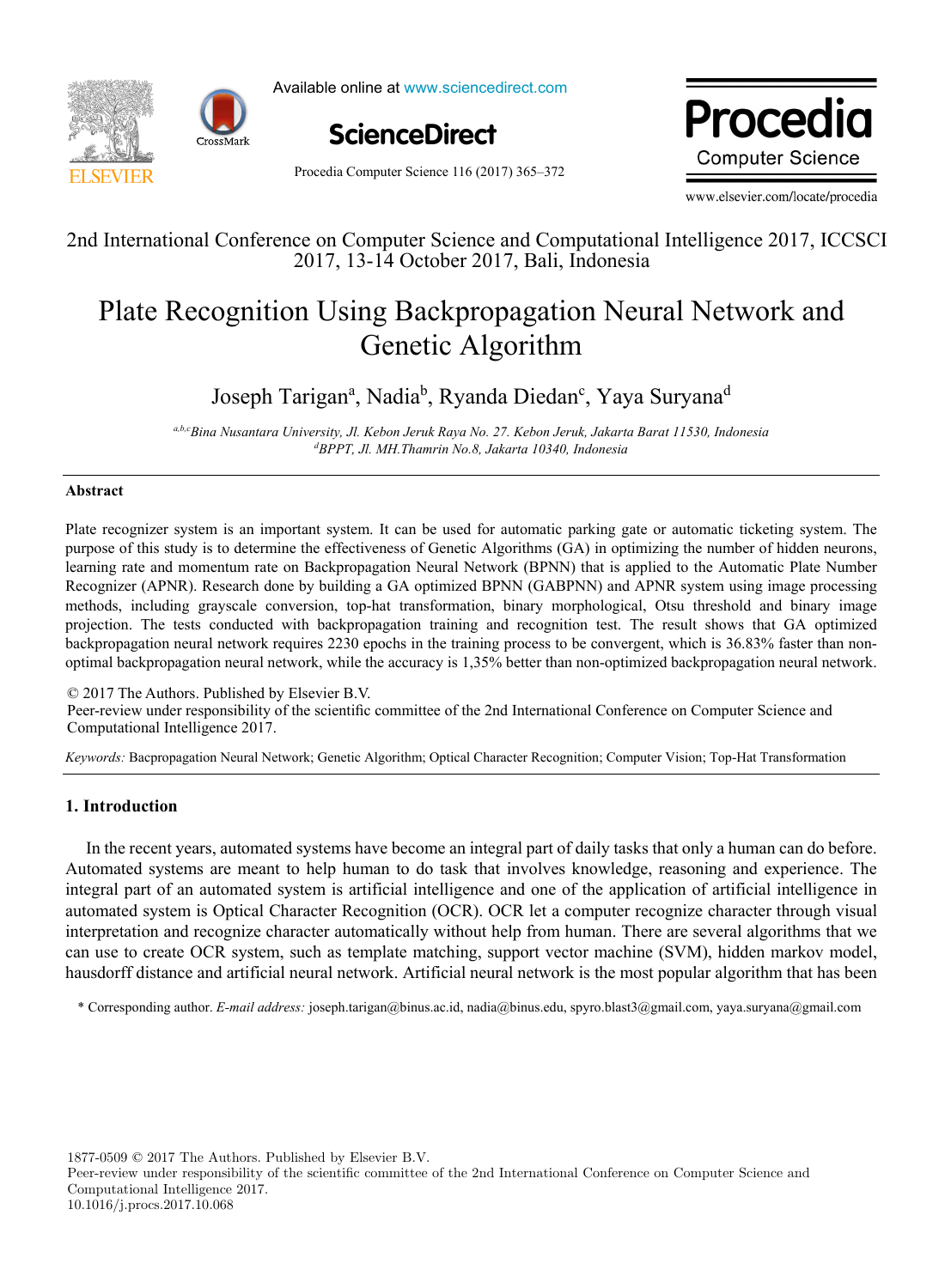used by researcher to solve pattern recognition problems<sup>1</sup>. Artificial neural network can be used to solve many problems and it can be trained over time to gain its knowledge or to enhance its accuracy in recognizing patterns.

Artificial neural network is an abstraction of biological neural network that simulate the way it works in biological brain. Neurons are interconnected by synapsis that carries information and it can be modified by training process. There are several training processes that can be used to train artificial neural network, one of them is backpropagation training method. Backpropagation training method involves feedforward of the input training pattern, calculation and backpropagation of error, and adjustment of the weights in synapses.

## **2. Background**

There are two variables that affect the speed of training process and the accuracy of pattern recognition, those are learning rate and momentum rate. Learning rate and momentum rate values that are optimal in a backpropagation neural network topology might not be optimal in another backpropagation neural network topology because each topology is unique to its usage domain. Those two variables also affect the tendency of backpropagation process fall into local minima that makes the artificial neural network recognition performance becomes sub-optimal<sup>2</sup>.

There are several methods that can be used for a priori determining learning rate and momentum rate, those are trial-and-error and second-order method. Trial-and-error method needs human interaction; therefore, it is time consuming and needs effort. Second-order method is a method that can adjust learning rate using information gathered from training process. This method is rarely used because it needs massive computation resources<sup>3</sup>. The learning rate that is too high will lead into overcorrecting problem in the gradient descent process, yielding sub-optimal accuracy and longer training process<sup>4</sup>.

Beside the learning rate and the momentum rate, the number of neuron in the hidden layer also affects the speed of backpropagation process and its accuracy. Logically, the more neuron it has, the more information can be stored, but it affects the speed of the training process. A non-optimal number of neuron also leads into a problem. Too many hidden neuron will lead into overfitting problem. In contrast, if there is only a few neurons, it will lead into under fitting problem. Both will make the artificial neural network cannot generalize the input, yielding sub-optimal performance<sup>5, 6</sup>.

There are several methods for determining the number of neuron and layer in an artificial neural network, they are rule-of-thumb and structured trial-and-error. Rule-of-thumb method is a compilation of rules that concluded by researchers. Rule-of-thumb method doesn't guarantee the optimality of neural network because the activation function and training algorithm also affect the determination of neuron's number. Structured trial-and-error is a naïve programming method to determine the number of neuron and layer. This method will generate random number for neuron and layer number and train the neural network by trial and error. If the training process fails to converge, then the number of the neuron and layer will be increased and the neural network will be trained again. This iteration goes on up until the neural network converges<sup>6</sup>.

In order to build an optimal artificial neural network, an algorithm that can optimize learning rate, momentum rate, and count of hidden neuron simultaneously is needed. This research introduces an approach in optimizing those variables. The algorithm that we use is genetic algorithm. Genetic algorithm mimics the natural selection. An individual will be eliminated naturally if it cannot adapt to the environment. That individual will be replaced with a new individual from crossover and mutation process. Genetic algorithm is an optimization technique, so that it can be used to find the most optimal solution from available solutions<sup>7</sup>. The combination of genetic algorithm and backpropagation algorithm enable the backpropagation neural network to have better accuracy, speed up the recognition and the training process rather than a backpropagation neural network without optimization process which leads to efficiency of CPU time.

#### **3. Methodology**

Genetic algorithm was used to define the optimal learning rate, momentum rate and the number of neuron in the hidden layer of a backpropagation neural network. Then the backpropagation neural network is applied in plate number recognition system. Valid Indonesia plates that comply with the regulations and with black background were used as our sample. See Fig. 1.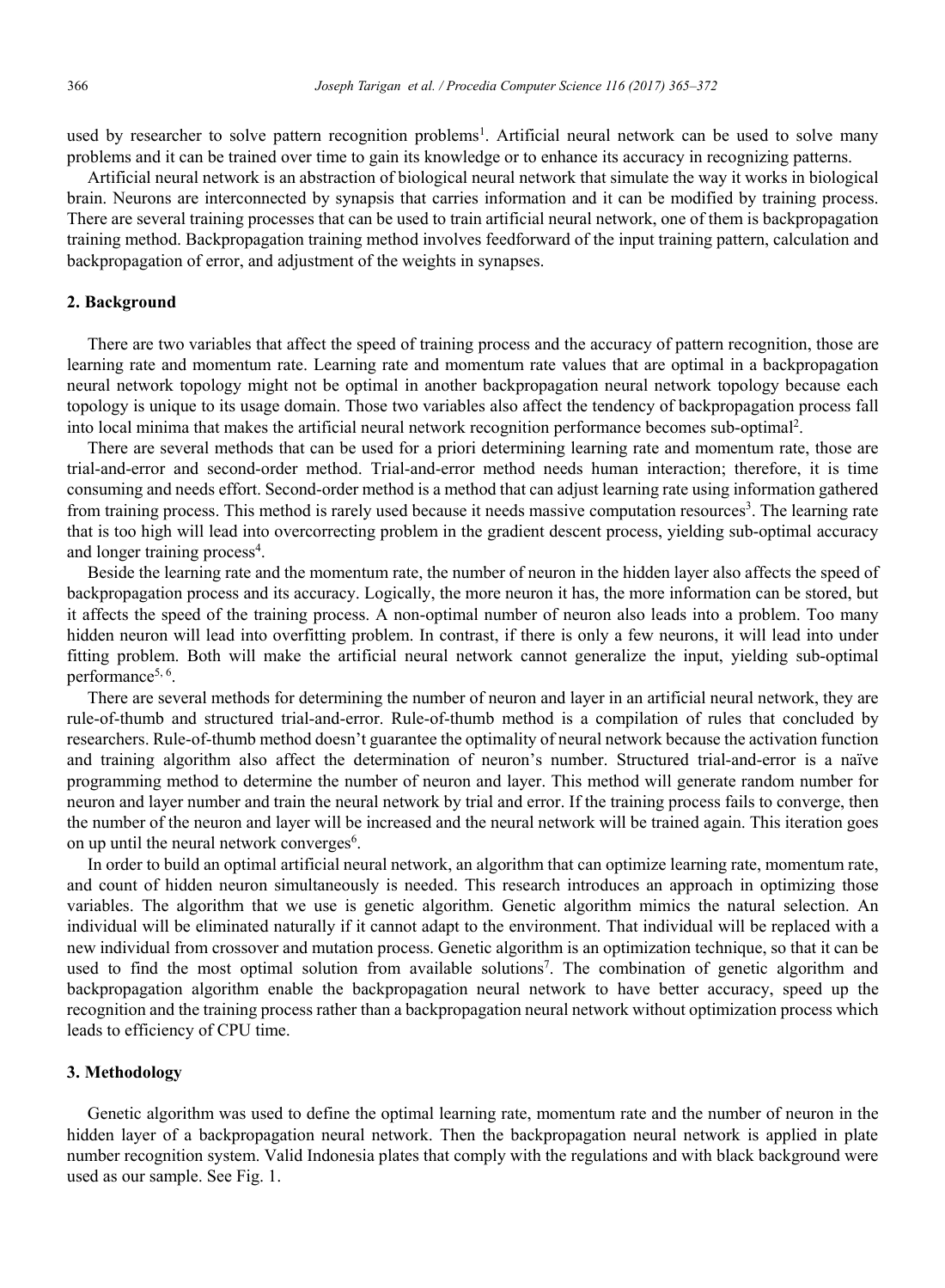

Fig. 1. (left) An example of a valid number plate sample, (middle) gray scaled image and (right) resulted image form top-hat transformation.

 Image preprocessing is utilized to process the image. The input image will be processed by the preprocessing stage and the output will be recognized by the backpropagation neural network. Each stage will be described below.

## **4. Pre-processing**

This step is used to locate the plate in the given photo and to locate each character in the plate. This block diagram of the steps can be seen in the diagram below.



Fig. 2. Pre-processing diagram.

First, every input image will be scaled. The height of the image will be scaled into 768 pixels, and the width will be scaled according to its ratio. We convert the image into greyscale image by multiply each value in each channel with a constant and summarize the result<sup>8</sup>. We use the formula as follows:

ܫ௬ ൌ ͲǤ͵Ͳ݂ோ ͲǤͷͻ݂ீ ͲǤͳͳ݂ ............................................................................ (1)

Next, the unwanted area such as reflection from the number plate is eliminated and the threshold function is optimized. Top-hat transformation<sup>12</sup> was utilized. First, the size of structuring element was defined. If it is too small, then the character that is needed might be eliminated. If it is too big, then the unwanted area will not be eliminated. Referring to the scaling step, the size of the structuring element is defined by trail-and-error method. The rectangular structuring element with size 41 by 27 pixels was used. Next, Otsu threshold was applied to the image. This step will transform the greyscale image into binary image and will separate the character candidates which have white color from background which have black color. This conversion also eliminates some unwanted noise from the image. Otsu threshold<sup>11</sup> was used because it can tolerate the variation of brightness.

Next, binary closing was applied to the image. This process will close or fill the blank area inside the character that occurred because of scratch of defect. 2x2 pixels rectangular structuring element was used. Then, erosion was applied to the image. This process will eliminate small impulse noise and erode the character area. Erosion was applied because character area in the resulting image from closing process is relatively too bold. 3x3 pixels rectangular structuring element was used. Next, segmentation was done to the resulted image. In this step, each of the character candidates was segmented. There are four steps in this process, horizontal character segmentation, connected component labelling, verification and scaling.

The first step was the horizontal character segmentation. This step is done for localize the number plate area. First, vertical projection onto the image was applied, then the vertical projection was multiplied with a constant *L*.

ܮ ൌ ͲǤͲͻ כ ሺܸܲሺ݅݉ܽ݃݁ሻሻ .......................................................... (2)

The result of multiplication for vertical projection is shown in Fig. 3.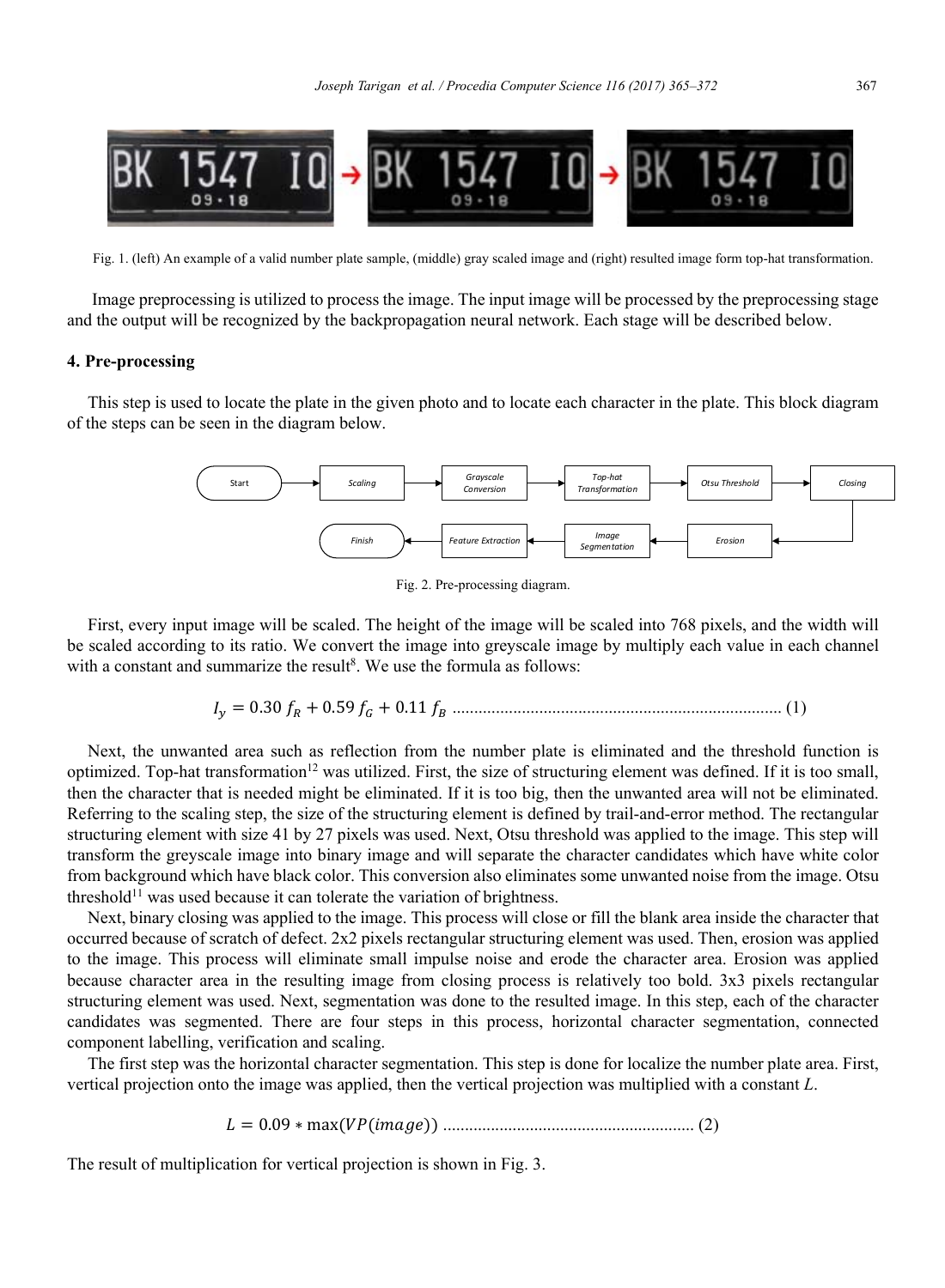

Fig. 3. Graph of vertical projection after multiplication.

Then the most vertically wide area was taken as the location of the number plate.

The next step is connected component labelling, row-by-row union labelling method was used. The image was scaled into 500 by 50 pixels width before the process to speed up the process. Then each of the labelled area was segmented using its horizontal and vertical projection data.

It is needed to verify each of the resulted images from preceding process. It was done by using minimum width and height verification and height-to-width ratio verification. The last step is to scale the resulting image. It scaled into a size that corresponds with the number of input neuron in the backpropagation neural network. It was scaled into 9 by 12 pixels image, therefore it corresponds to 108 neurons in the input layer.



Fig. 4. (left) Vertical & horizontal segmentation result. (right) Verification and scaling result.

Binary image has its pixel value as a feature. An 8-bit binary image has pixel value from 0 to 255. It is needed to be normalized first, so the backpropagation neural network can take it as an input. The normalization was done by dividing each pixel value by 255. The resulting pixel value is now ranged between 0 and 1.



Fig. 5. Feature extraction process.

## **5. Backpropagation Neural Network**

In this research, neural network is built after the genetic algorithm process has been done. Beside the optimization process, some parameters are still needed to be defined. Those are layer configuration, weight initiation, activation function, and backpropagation. The description is described in each section below.

## *5.1. Layer Configuration & Weight Initialization*

In this research, 3 layered artificial neural network was utilized. It consists of input layer, hidden layer and output layer. Input layer has 109 neurons, consists of 108 input neurons that represent the number of pixel from input image and 1 bias neuron. The hidden layer will take the optimized number of hidden neuron taken from the result of genetic algorithm optimization process. The output layer has 36 neurons, each of them corresponds to alphanumeric character, A to Z and 0 to 9. Nguyen-Widrow<sup>9</sup> initialization method was used for the weights between input layer and hidden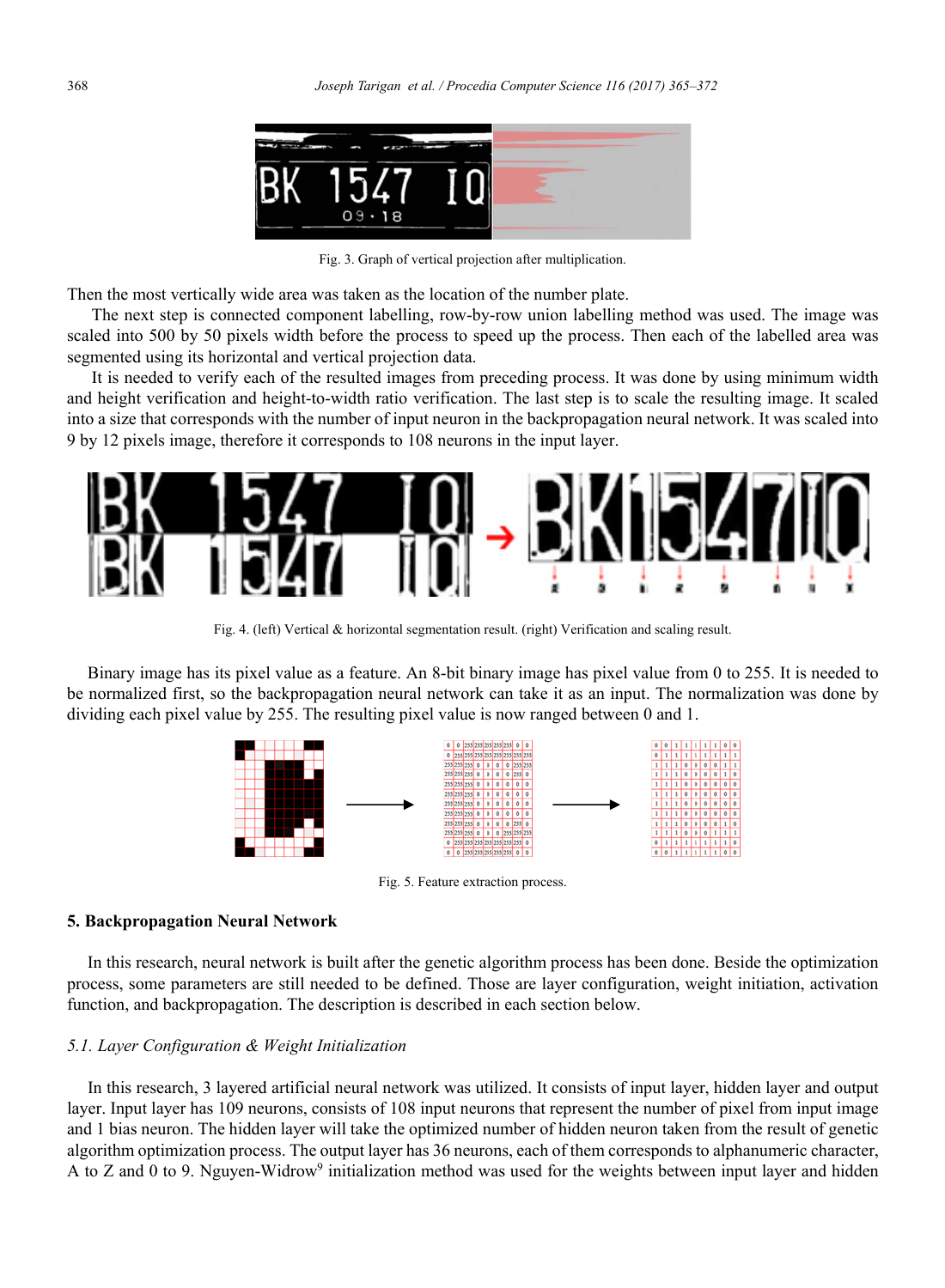layer, because it makes the training process faster. For the weights between hidden layer and output layer, random initialization method was used with value from -0.5 to 0.5.

## *5.2. Activation Function & Backpropagation Training*

Two most common activation functions that can be used are binary sigmoid and bipolar sigmoid<sup>10</sup>. In this research, binary sigmoid was used as the activation function, and then ten sets of alphanumeric characters were used for the training purposes. The samples consist of good samples and samples with noise. The training sets were deliberately mixed so that the neural network will have a better generalization. The neural network was trained until the mean squared error reaches the value of 0.00001.

#### **6. Genetic Algorithm**

In this research, genetic algorithm is used to optimize learning rate, momentum rate, and number of hidden neuron simultaneously. The backpropagation training was done until it reached 1600 epoch for each individual using properties gathered from the individual's genotype. There are several steps in which it is needed to be defined first. The description are as follows.

## *6.1. Representation, Population & Initialization*

The phenotypes that make up the individual are learning rate, momentum rate, and hidden neuron number. Hidden neuron number is an integer while learning rate and momentum rate are real number ranged from 0 to 1. It is needed to convert them to genotype so they can be used in the genetic algorithm optimization process. The phenotypes were converted into binary representation. It is concluded that the number of hidden neuron should be 2/3 of its input neurons and if necessary can be added with the number of output neurons<sup>6</sup>. From that conclusion, the genotype of hidden neuron number is an 8-bit binary representation that represents number from 1-256.

Learning rate and momentum rate are real number and have the same binary representation. 9-bit binary representation was used as the genotype of these variables that represents real number from 0 to 1. It is concluded by Wilson and Martinez<sup>4</sup> that the best learning rate for a neural network to generalize lies bellow 0.005. The encoding  $\&$ decoding process for learning rate and momentum rate is described as follows.

(3) .............................................. ሻʹͷͳ כ ݁ݕݐ݄݁݊ሺܱ݂ݕݎܾ݅݊ܽ ൌ ݁ݕݐ݃݁݊

݄݁݊ݕݐ݁ ൌ ௗைሺ௧௬ሻାଵ ହଵଶ ...................................................... (4)

With those formula, the search space for learning rate and momentum rate is between 1/512 and 512/512 or between 0.001953125 and 1. Combining the genotypes, each individual has 26-bit binary string which consist of 8 bit genotype for hidden layer number, 9-bit genotype for learning rate and 9-bit genotype for momentum rate.

|--|--|--|--|--|--|--|--|--|--|--|--|--|--|--|--|--|--|--|--|--|--|--|--|--|--|--|--|

Fig. 6. Genotype representation, blue represents hidden neuron count, green represents learning rate and orange represents momentum rate.

In this research, steady-state model was used. The population is limited to 50 individuals with mating pool that can hold 10 individuals. The initialization of each binary representation was done using random initialization with binary number, 0 and 1 for each gene.

#### *6.2. Fitness function*

The fitness function is used to evaluate the individuals in a population. The previous researchers<sup>4</sup> used mean square error at a particular epoch as the fitness function. In this research, mean squared error cannot be used because the initial weights are stochastic, therefore there is a possibility that the mean square error in that particular epoch is local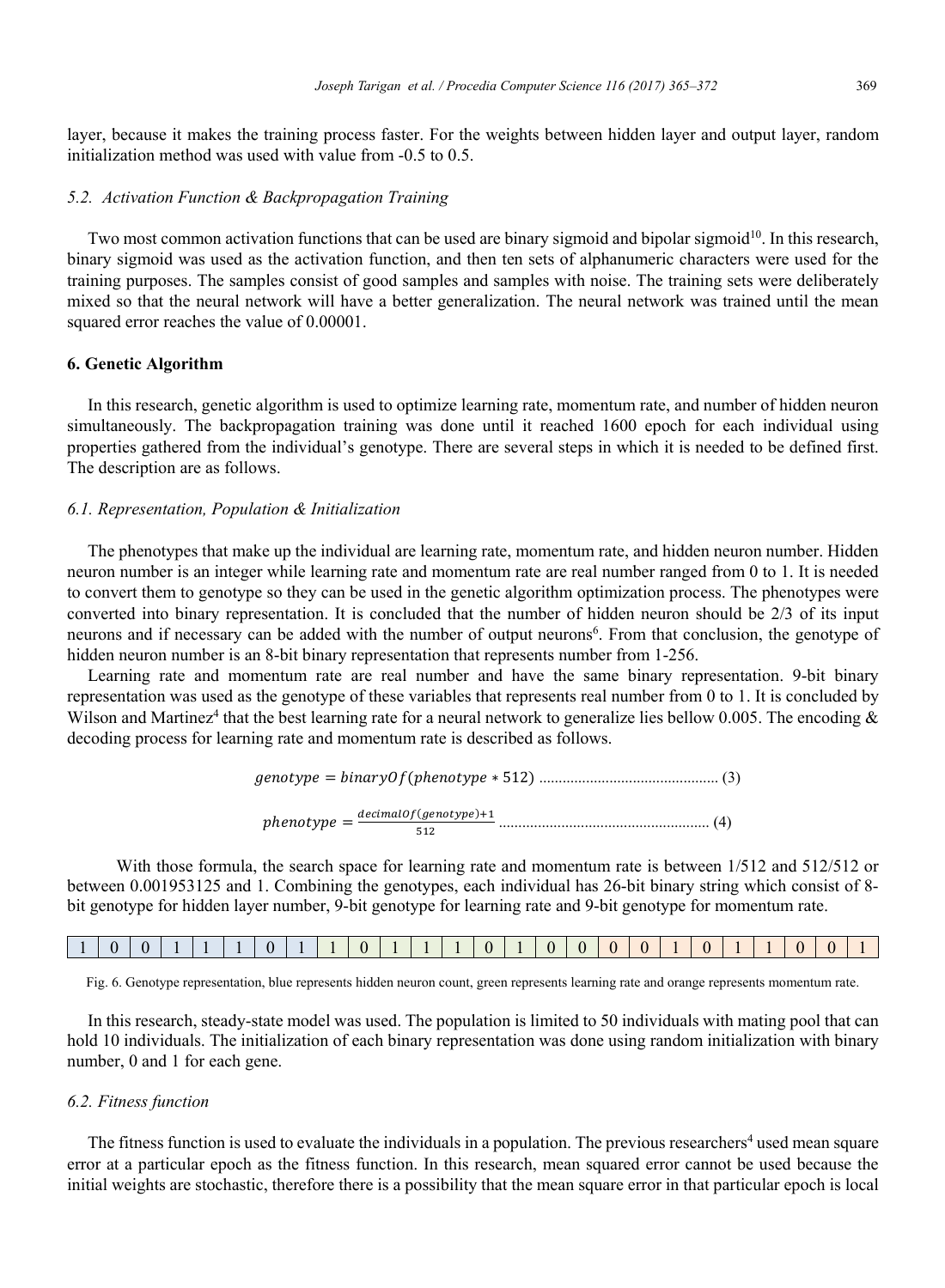maxima. Instead, the average of mean square error summation at a particular epoch is used. The neural network was trained up until 1600 epoch. The formula is given below.

�������� � ������������ � <sup>∑</sup> ���� ���� ��� ���� ..................................................... (5)

## *6.3. Parent & Survivor Selection*

The roulette wheel selection was used as the parent selection mechanism. First, the individuals were sorted by their proportional fitness. Proportional fitness is calculated with the formula as follows:

�������� � �������� ������������ ....................................................... (6)

Now, each of the individual has a normalized fitness value, from 0 to 1. Then random number will be generated ranged from 0 to 1 and select each individual that has the closest fitness value with the random number. This step was repeated 10 times as the mating pool capacity is 10 individuals. Selection by fitness was used as the survivor selection. In each varian operation, offsprings are joined with individuals in the population, then it was sorted descending by their fitness. Ten lowest individuals will be eliminated and the rest will be used as the population in the next generation.

## *6.4. Crossover, Mutation & Termination condition*

In this research, uniform crossover was used. A pair of individuals was selected randomly from the mating pool. The crossover probability in this research is 50%, then a random number was generated in the range from 0 to 1. If the random number exceeds the crossover probability, which is 0.5, then the crossover was done on that pair. For the mutation, bit flip mutation was used. The probability of mutation in each gene is 10%. Bit-flip is done by flipping the binary number in the gene. For the termination, the termination condition is the number of generation. The number of the generation is limited to 150. The genetic algorithm process will stop when it reaches the 150<sup>th</sup> generation, then the parameters from an individual with the highest fitness were used to build the backpropagation neural network.

## **7. Results & Discussion**

The genetic algorithm optimization process ran for 26 hours, 37 minutes and 6 seconds with the maximum fitness value in the last generation was 10.181856. The genotypes from that individual was encoded, the result is presented in the table below.

|               | Genotype  | Phenotype |  |
|---------------|-----------|-----------|--|
| Hidden Neuron | 11111100  | 252       |  |
| Learning Rate | 000011001 | 0.050781  |  |
| Momentum Rate | 111111000 | 0.986328  |  |

Table 1. The decoded genotypes

The phenotypes were used to build and train the backpropagation neural network. In order to compare the difference between an ordinary backpropagation neural network and an optimized backpropagation neural network, another backpropagation neural network was built for comparative purpose. The number of the hidden neuron were determined using rule-of thumb<sup>6</sup> and the learning rate was set to 0.2 and momentum rate was set to 0.9. The detail of the backpropagation neural network that we use as the comparator is shown below.

Table 2. Comparator backpropagation neural network

|               | Value |
|---------------|-------|
| Hidden Neuron | 72    |
| Learning Rate | 0.2   |
| Momentum Rate | 0.9   |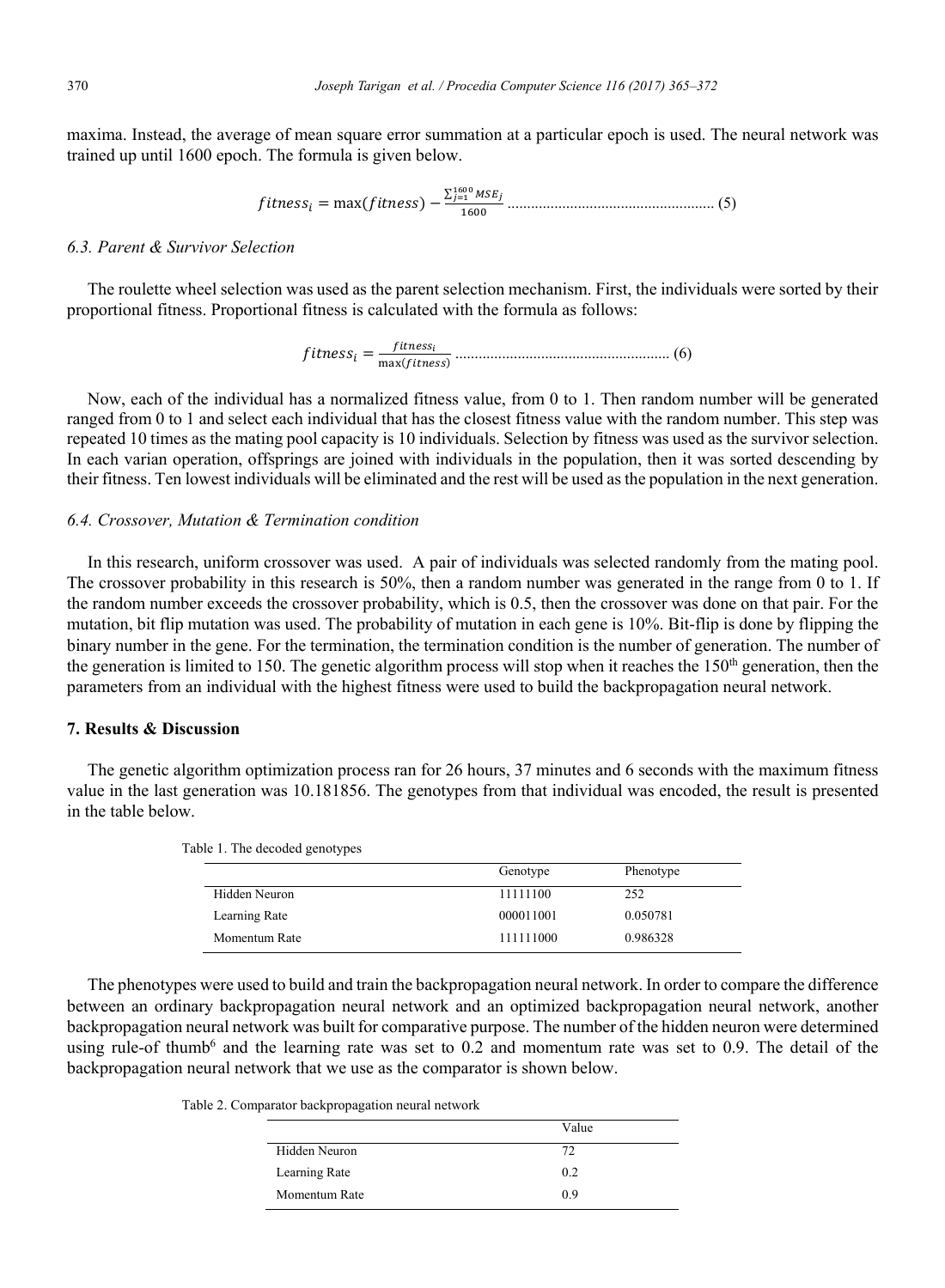#### *7.1. Backpropagation training test*

The backpropagation training on both neural networks were done 10 times and the data were collected. The data are shown below.

| No  | Epoch         |             | Time (Second) |             |
|-----|---------------|-------------|---------------|-------------|
|     | <b>GABPNN</b> | <b>BPNN</b> | <b>GABPNN</b> | <b>BPNN</b> |
| 1.  | 2370          | 3960        | 200           | 243         |
| 2.  | 2280          | 3290        | 200           | 205         |
| 3.  | 2070          | 3540        | 201           | 222         |
| 4.  | 2550          | 4010        | 222           | 259         |
| 5.  | 2230          | 3690        | 189           | 237         |
| 6.  | 2340          | 3920        | 205           | 244         |
| 7.  | 2270          | 3780        | 199           | 238         |
| 8.  | 2260          | 3740        | 197           | 238         |
| 9.  | 2240          | 3530        | 214           | 223         |
| 10. | 2450          | 3790        | 212           | 240         |

Table 3. Backpropagation training result

One GABPNN and one BPNN will be selected out from the samples above. The selection space of each type need to be defined by specifying its boundary. It is done by using the average and standard deviation of epoch. The minimum and the maximum boundary of the selection space were defined by using these formula as follows:

The neural network that has the smallest epoch number between the minimum and the maximum boundary of the selection space from each type was selected. By using that method, the  $5<sup>th</sup>$  neural network for GABPNN and  $9<sup>th</sup>$  neural network for BPNN were selected.

|               | <b>GABPNN</b>       | <b>BPNN</b>          |
|---------------|---------------------|----------------------|
| Epoch         | 2230                | 3530                 |
| Training Time | 3 Minutes 9 Seconds | 3 Minutes 43 Seconds |

Table 4. Selected backpropagation neural networks

Below is a diagram that shows the mean square error in the first 300 epochs in backpropagation training process of both neural network.